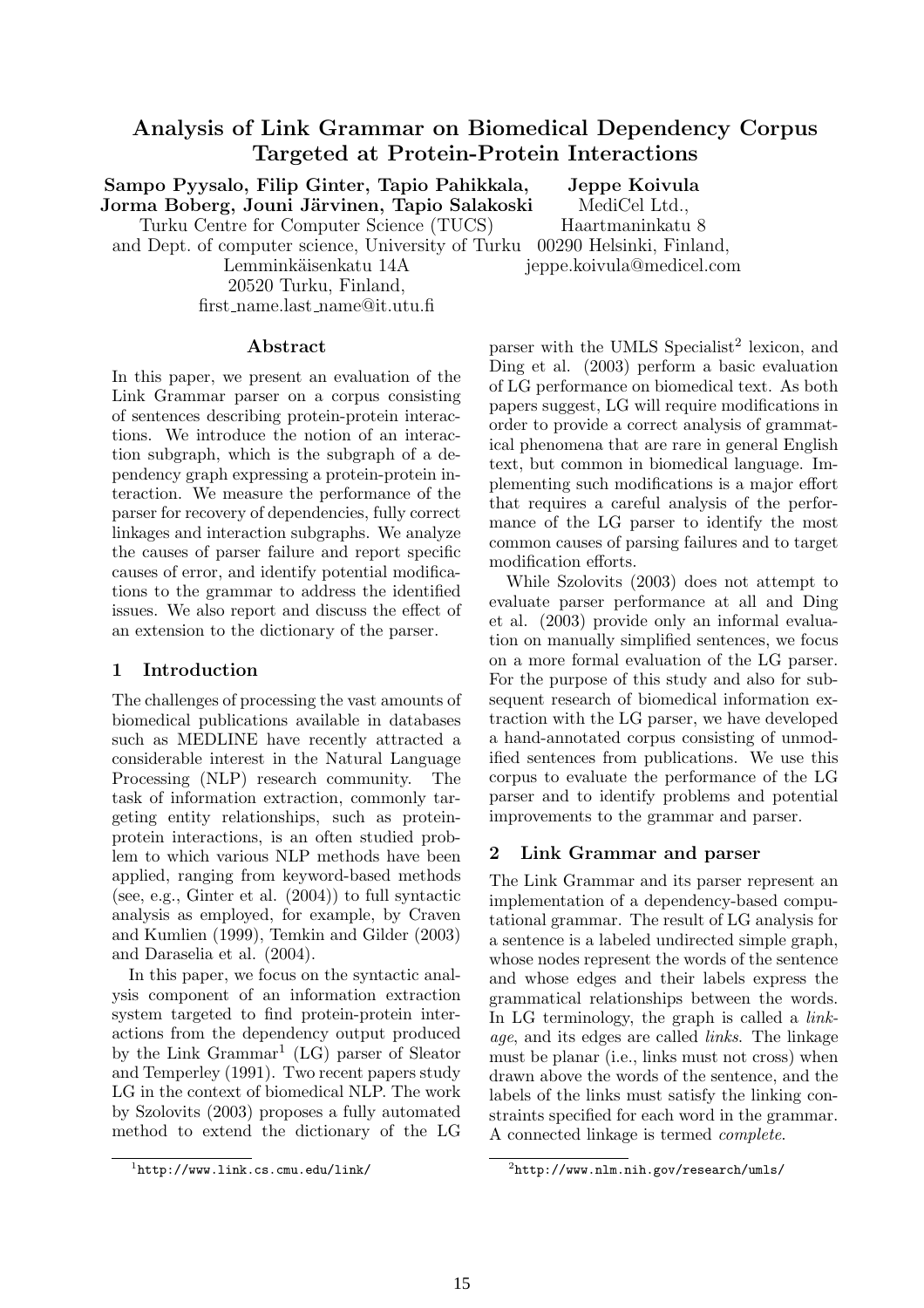

Figure 1: Annotation example. The interaction of two proteins, PIP2 and profilin, is stated by the words binds to. The links joining these words form the interaction subgraph (drawn with solid lines).

Due to the structural ambiguity of natural language, several linkages can typically be constructed for an input sentence. In such cases, the LG parser enumerates all linkages allowed by the grammar. A post-processing step is then employed to enforce a number of additional constraints. The number of linkages for some sentences can be very high, making post-processing and storage prohibitively expensive. This problem is addressed in the LG parser by defining  $k_{\text{max}}$ , the maximal number of linkages to be post-processed. If the parsing algorithm produces more than  $k_{\text{max}}$  linkages, the output is reduced to  $k_{\text{max}}$  linkages by random sampling. The linkages are then ordered from best to worst using heuristic goodness criteria.

In order to be usable in practice, a parser is typically required to provide a partial analysis of a sentence for which it cannot construct a full analysis. If the LG parser cannot construct a complete linkage for a sentence, the connectedness requirement is relaxed so that some words do not belong to the linkage at all. The LG parser is also time-limited. If the full set of linkages cannot be constructed in a given time  $t_{\text{max}}$ , the parser enters a *panic mode*, in which it performs an efficient but considerably restricted parse, resulting in reduced performance. The parameters  $t_{\text{max}}$  and  $k_{\text{max}}$  set the trade-off between the qualitative performance and the resource efficiency of the parser.

### 3 Corpus annotation and interaction subgraphs

To compile a corpus of sentences describing protein-protein interactions, we first selected pairs of proteins that are known to interact from the Database of Interacting Proteins<sup>3</sup>. We entered these pairs as search terms into the PubMed retrieval system. We then split the publication abstracts returned by the searches into sentences and included titles. These were again searched for the protein pairs. This gave us a set of 1927 sentences that contain the names of at least two proteins that are known to interact. A domain expert annotated these sentences for protein names and for words stating their interactions. Of these sentences, 1114 described at least one protein-protein interaction.

Thereafter, we performed a dependency analysis and produced annotation of dependencies. To minimize the amount of mistakes, each sentence was independently annotated by two annotators and differences were then resolved by discussion. The assigned dependency structure was produced according to the LG linkage conventions. Link types were not included in the annotation, and no cycles were introduced in the dependency graphs. All ambiguities where the LG parser is capable of at least enumerating all alternatives (such as prepositional phrase attachment) were enforced in the annotation. A random sample consisting of 300 sentences, including 28 publication titles, has so far been fully annotated, giving 7098 word-to-word dependencies. This set of sentences is the corpus we refer to in the following sections.

An information extraction system targeted at protein-protein interactions and their types needs to identify three constituents that express an interaction in a sentence: the proteins involved and the word or phrase that states their interaction and suggests the type of this interaction. To extract this information from a LG linkage, the links connecting these items must be recovered correctly by the parser. The following definition formalizes this notion.

Definition 1 (Interaction subgraph) The interaction subgraph for an interaction between two proteins A and B in a linkage L is the minimal connected subgraph of  $\mathcal L$  that contains A, B, and the word or phrase that states their interaction.

The recovery of a connected component containing the protein names and the interaction word is not sufficient: by the definition of a complete linkage, such a component is always present. Consequently, the exact set of links

 ${}^{3}$ http://dip.doe-mbi.ucla.edu/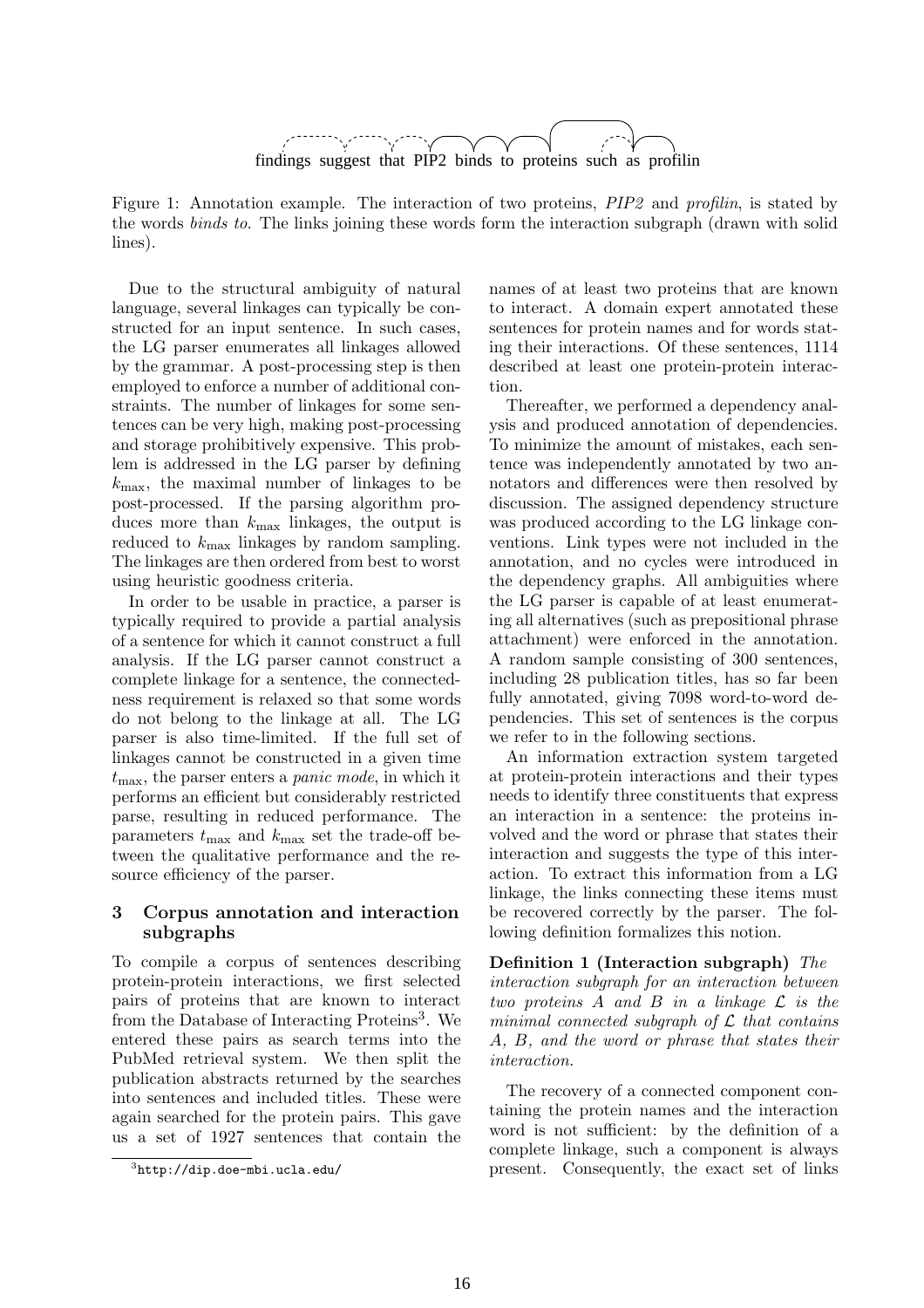that forms the interaction subgraph must be recovered.

For each interaction stated in a sentence, the corpus annotation specifies the proteins involved and the interaction word. The interaction subgraph for each interaction can thus be extracted automatically from the corpus. Because the corpus does not contain cyclic dependencies, the interaction subgraphs are unique. 366 interaction subgraphs were identified from the corpus, one for each described interaction. The interaction subgraphs can be partially overlapping, because a single link can be part of more than one interaction subgraph. Figure 1 shows an example of an annotated text fragment.

### 4 Evaluation criteria

We evaluated the performance of the LG parser according to the following three quantitative criteria:

- Number of dependencies recovered
- Number of fully correct linkages
- Number of interaction subgraphs recovered

The number of recovered dependencies gives an estimate of the probability that a dependency will be correctly identified by the LG parser (this criterion is also employed by, e.g., Collins et al. (1999)). The number of fully correct linkages, i.e. linkages where all annotated dependencies are recovered, measures the fraction of sentences that are parsed without error. However, a fully correct linkage is not necessary to extract protein-protein interactions from a sentence; to estimate how many interactions can potentially be recovered, we measure the number of interaction subgraphs for which all dependencies were recovered.

For each criterion, we measure the performance for the *first linkage* returned by the parser. However, the first linkage as ordered by the heuristics of the LG parser was often not the best (according to the criteria above) of the linkages returned by the parser. To separate the effect of the heuristics from overall LG performance, we identify separately for each of the three criteria the best linkage among the linkages returned by the parser, and we also report performance for the best linkages.

We further divide the parsed sentences into three categories: (1) sentences for which the

time  $t_{\text{max}}$  for producing a normal parse was exhausted and the parser entered *panic* mode, (2) sentences where linkages were *sampled* because more than  $k_{\text{max}}$  linkages were produced, and (3) stable sentences for which neither of these occurred. A full analysis of all linkages that the grammar allows is only possible for stable sentences. For sentences in the other two categories, random effects may affect the results: sentences for which more than  $k_{\text{max}}$  linkages are produced are subject to randomness in sampling, and sentences where the parser enters panic mode were always subject to subsequent sampling in our experiments.

### 5 Evaluation

To evaluate the ability of the LG parser to produce correct linkages, we increased the number of stable sentences by setting the  $t_{\text{max}}$  parameter to 10 minutes and the  $k_{\text{max}}$  parameter to 10000 instead of using the defaults  $t_{\text{max}} = 30$ seconds and  $k_{\text{max}} = 1000$ . When parsing the corpus using these parameters, 28 sentences fell into the panic category, 61 into the sampled category, and 211 were stable. The measured parser performance for the corpus is presented in Table 1.

While the fraction of sentences that have a fully correct linkage as the first linkage is quite low (approximately 7%), for 28% of sentences the parser is capable of producing a fully correct linkage. Performance was especially poor for the publication titles in the corpus. Because titles are typically fragments not containing a verb, and LG is designed to model full clauses, the parser failed to produce a fully correct linkage for any of the titles.

The performance for recovered interaction subgraphs is more encouraging, as 25% of the subgraphs were recovered in the first linkage and more than half in the best linkage. Yet many interaction subgraphs remain unrecovered by the parser: the results suggest an upper limit of approximately 60% to the fraction of proteinprotein interactions that can be recovered from any linkage produced by the unmodified LG. In the following sections we further analyze the reasons why the parser fails to recover all dependencies.

### 5.1 Panics

No fully correct linkages and very few interaction subgraphs were found in the panic mode. This effect may be partly due to the complexity of the sentences for which the parser en-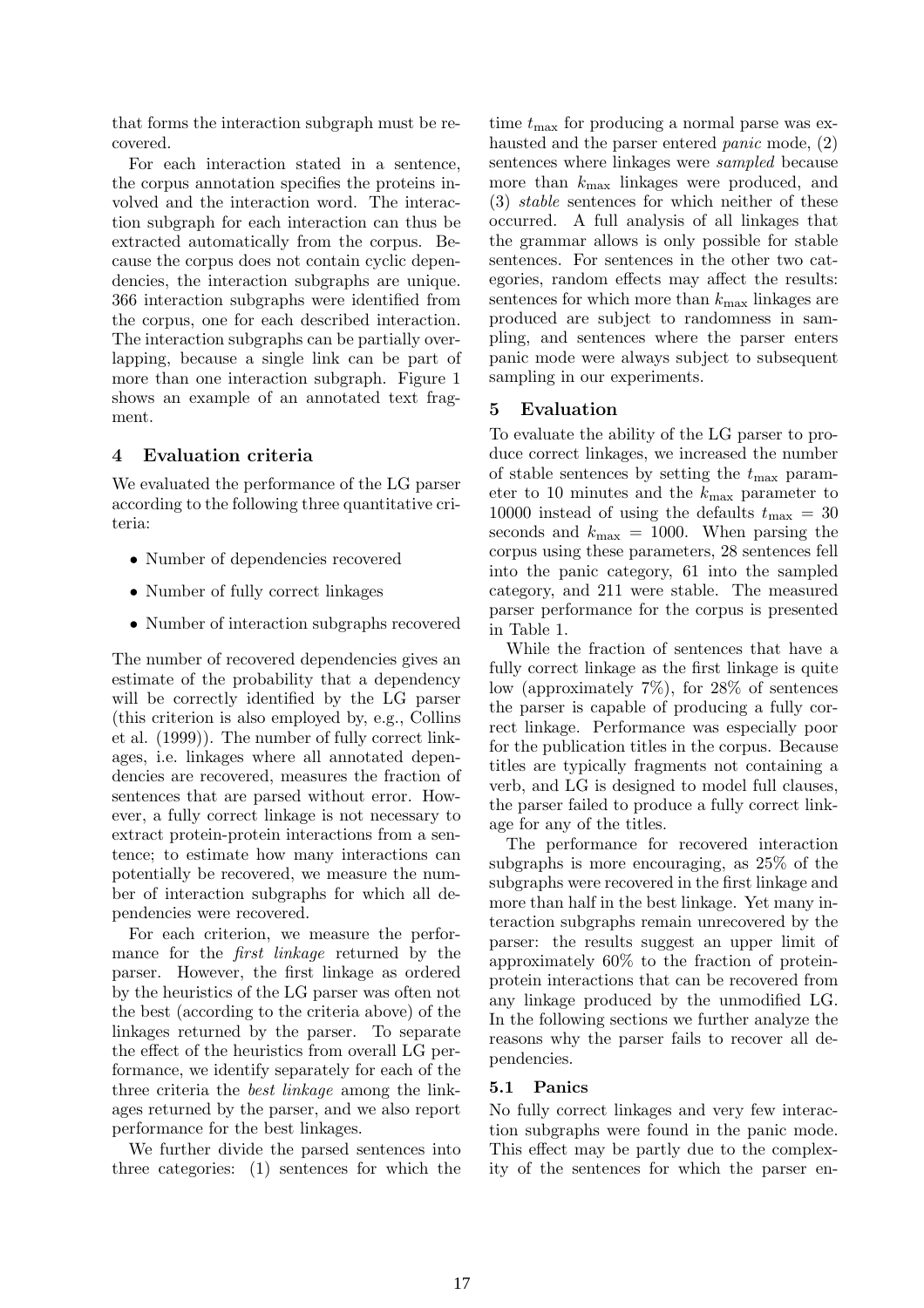|               |               |                | Category      |             |                    |
|---------------|---------------|----------------|---------------|-------------|--------------------|
| Criterion     | Linkage       | Stable         | Sampled       | Panic       | Overall            |
| Dependency    | First linkage | 3242 (80.0%)   | 1376 (74.3%)  | 569 (52.3%) | 5187 (73.1%)       |
|               | Best linkage  | 3601 (86.6%)   | 1576 (85.0%)  | 620 (57.0%) | $(81.7\%)$<br>5797 |
|               | Total         | 4157           | 1853          | 1088        | 7098               |
|               |               |                |               |             |                    |
| Fully correct | First linkage | $22(10.4\%)$   | $0(0.0\%)$    | $0(0.0\%)$  | $(7.3\%)$<br>22    |
|               | Best linkage  | 79 (37.4%)     | $6(9.8\%)$    | $0(0.0\%)$  | $(28.3\%)$<br>85   |
|               | Total         | 211            | 61            | 28          | 300                |
|               |               |                |               |             |                    |
| Interaction   | First linkage | $75(30.5\%)$   | $16(20.2\%)$  | $0(0.0\%)$  | $91(24.9\%)$       |
| subgraph      | Best linkage  | 156 $(63.4\%)$ | 49 $(62.0\%)$ | $4(9.8\%)$  | 209 $(57.1\%)$     |
|               | Total         | 246            | 79            | 41          | 366                |
|               |               |                |               |             |                    |

Table 1: Parser performance. The fraction of fulfilled criteria is shown by category (the criteria and categories are explained in Section 4). The total rows give the number of criteria for each category, and the overall column gives combined results for all categories.

tered panic mode. The effect of panics can be better estimated by forcing the parser to bypass standard parsing and to directly apply panic options. For the 272 sentences where the parser did not enter the panic mode, 77% of dependencies were recovered in the first linkage. When these sentences were parsed in forced panic mode, 67% of dependencies were recovered, suggesting that on average parses in panic mode recover approximately 10% fewer dependencies than in standard parsing mode. Similarly, the number of fully correct first linkages decreased from 22 to 6 and the number of interaction subgraphs recovered in the first linkage from 91 to 65. These numbers indicate that panics are a significant cause of error.

Experiments indicate than on a 1GHz machine approximately 40% of sentences can be fully parsed in under a second, 80% in under 10 seconds and 90% within 10 minutes; yet approximately 5% of sentences take more than an hour to fully parse. With  $t_{\text{max}}$  set to 10 minutes, the total parsing time was 165 minutes.

Long parsing times are caused by ambiguous sentences for which the parser creates thousands or even millions of alternative linkages. In addition to simply increasing the time limit, the fraction of sentences where the parser enters the panic mode could therefore be reduced by reducing the ambiguity of the sentences, for example, by extending the dictionary of the parser (see Section 7).

#### 5.2 Heuristics

When several linkages are produced for a sentence, the LG parser applies heuristics to or-

der the sentences so that linkages that are more likely to be correct are presented first. The heuristics are based on examination and intuitions on general English, and may not be optimal for biomedical text. Note in Table 1 that both for recovered full linkages and interaction subgraphs, the number of items that were recovered in the best linkage is more than twice the number recovered in the first linkage, suggesting that a better ordering heuristic could dramatically improve the performance of the parser. Such improvements could perhaps be achieved by tuning the heuristics to the domain or by adopting a probabilistic ordering model.

### 6 Failure analysis

A significant fraction of dependencies were not recovered in any linkage, even in sentences where resources were not exhausted. In order to identify reasons for the parser failing to recover the correct dependencies, we analyze sentences for which it is certain that the grammar cannot produce a fully correct linkage. We thus analyzed the 132 stable sentences for which some dependencies were not recovered.

For each sentence, we attempt to identify the reason for the failure of the parser. For each identified reason, we manually edit the sentence to remove the source of failure. We repeat this procedure until the parser is capable of producing a correct parse for the sentence. Note that this implies that also the interaction subgraphs in the sentence are correctly recovered, and therefore the reasons for failures to recover interaction subgraphs are a subset of the identified issues. The results of the analysis are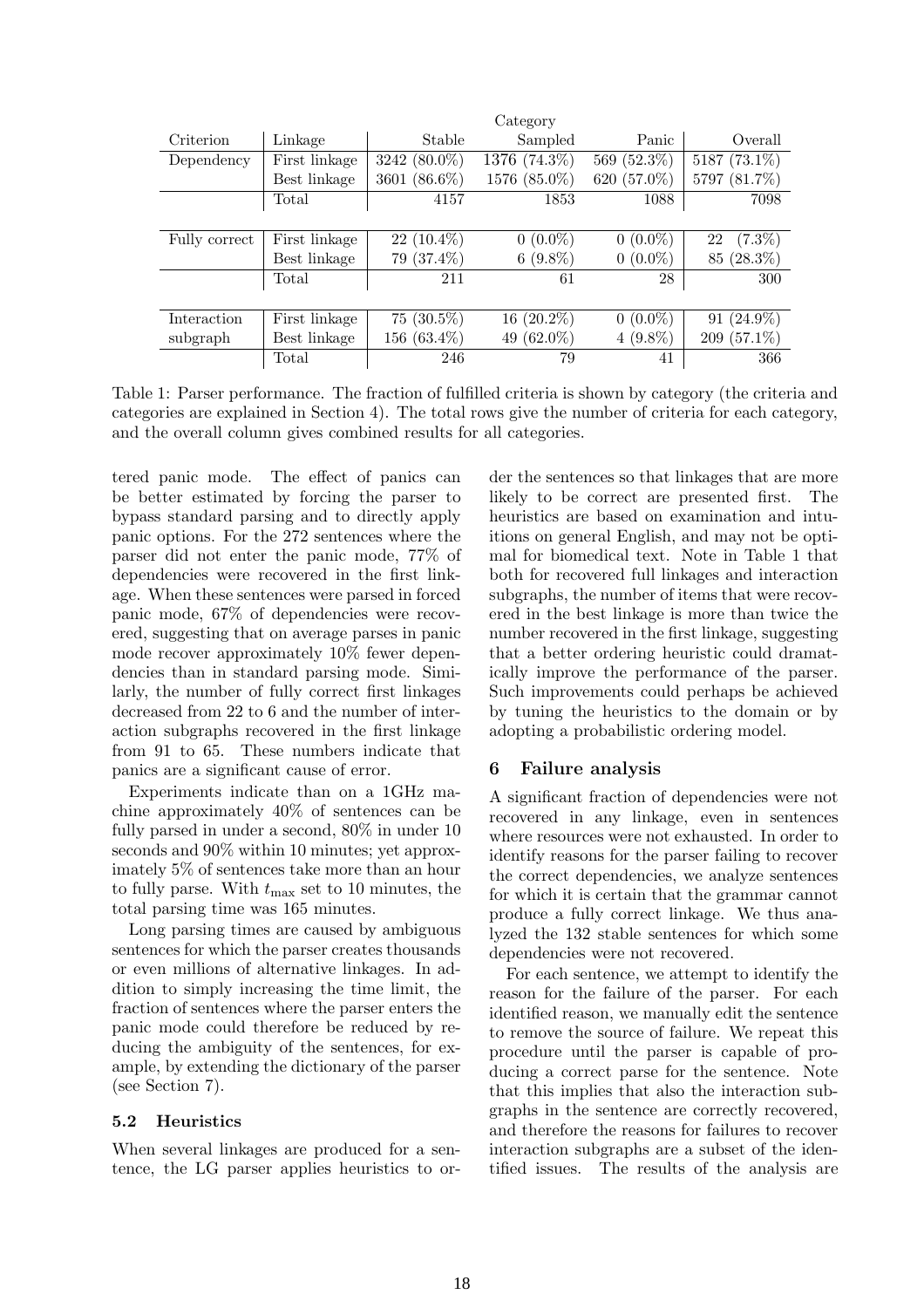| Reason for failure            | Cases        |
|-------------------------------|--------------|
| Unknown grammatical structure | $72(34.4\%)$ |
| Dictionary issue              | 54 (25.8%)   |
| Unknown word handling         | 35 (16.7%)   |
| Sentence fragment             | 27 (12.9%)   |
| Ungrammatical sentence        | $17(8.1\%)$  |
| Other                         | $4(1.9\%)$   |

Table 2: Results of failure analysis

summarized in Table 2. In many of the sentences, more than one reason for parser failure was found; in total 209 issues were identified in the 132 sentences. The results are described in more detail in the following sections.

#### 6.1 Fragments and ungrammatical sentences

As some of the analyzed sentences were taken from publication titles, not all of them were full clauses. To identify further problems when parsing fragments not containing a verb, the phrase "is explained" and required determiners were added to these fragments, a technique used also by Ding et al. (2003). The completed fragments were then analyzed for potential further problems.

A number of other ungrammatical sentences were also encountered. The most common problem was the omission of determiners, but some other issues such as missing possessive markers and errors in agreement (e.g., "expressions... has") were also encountered.

Ungrammatical sentences pose interesting challenges for parsing. Because many authors are not native English speakers, a greater tolerance for grammatical mistakes should allow the parser to identify the intended parse for more sentences. Similarly, the ability to parse publication titles would extend the applicability of the parser; in some cases it may be possible to extract information concerning the key findings of a publication from the title. However, while relaxing completeness and correctness requirements, such as mandatory determiners and subject-predicate agreement, would allow the parser to create a complete linkage for more sentences, it would also be expected to lead to increased ambiguity for all sentences, and subsequent difficulties in identifying the correct linkage. If the ability to parse titles is considered important, a potential solution not incurring this cost would be to develop a separate version of the grammar for parsing titles.



Figure 2: Multiple modifier coordination problem. Above: correct linkage disallowed by the LG parser. Below: solution by chaining modifiers.

#### 6.2 Unknown grammatical structures

The method of the LG implementation for parsing coordinations was found to be a frequent cause of failures. A specific coordination problem occurs with multiple noun-modifiers: the parser assumes that coordinated constituents can be connected to the rest of the sentence through exactly one word, and the grammar attaches all noun-modifiers to the head. Biomedical texts frequently contain phrases that cause these requirements to conflict: for example, in the phrase "capping protein and actin genes" (where "capping protein genes" and "actin genes" is the intended parse), the parser allows only one of the words "capping" and "protein" to connect to the word "genes", and is thus unable to produce the correct linkage (for illustration, see Figure  $2(a)$ ).

This multiple modifier coordination issue could be addressed by modifying the grammar to chain modifiers (Figure 2(b)). This alternative model is adopted by another major dependency grammar, the EngCG-based Connexor Machinese. The problem could also be addressed by altering the coordination handling system in the parser.

Other identified grammatical structures not known to the parser were number postmodifiers to nouns (e.g., "serine 38"), specifiers in parentheses (e.g., "profilin mutant (H119E)"), coordination with the phrase "but not", and various unknown uses of colons and quotes. Single instances of several distinct unknown grammatical structures were also noted (e.g., "5 to 10", "as expected from", "most concentrated in"). Most of these issues can be addressed by local modifications to the grammar.

### 6.3 Unknown word handling

The LG parser assigns unknown words to categories based on morphological or other surface clues when possible. For remaining unknown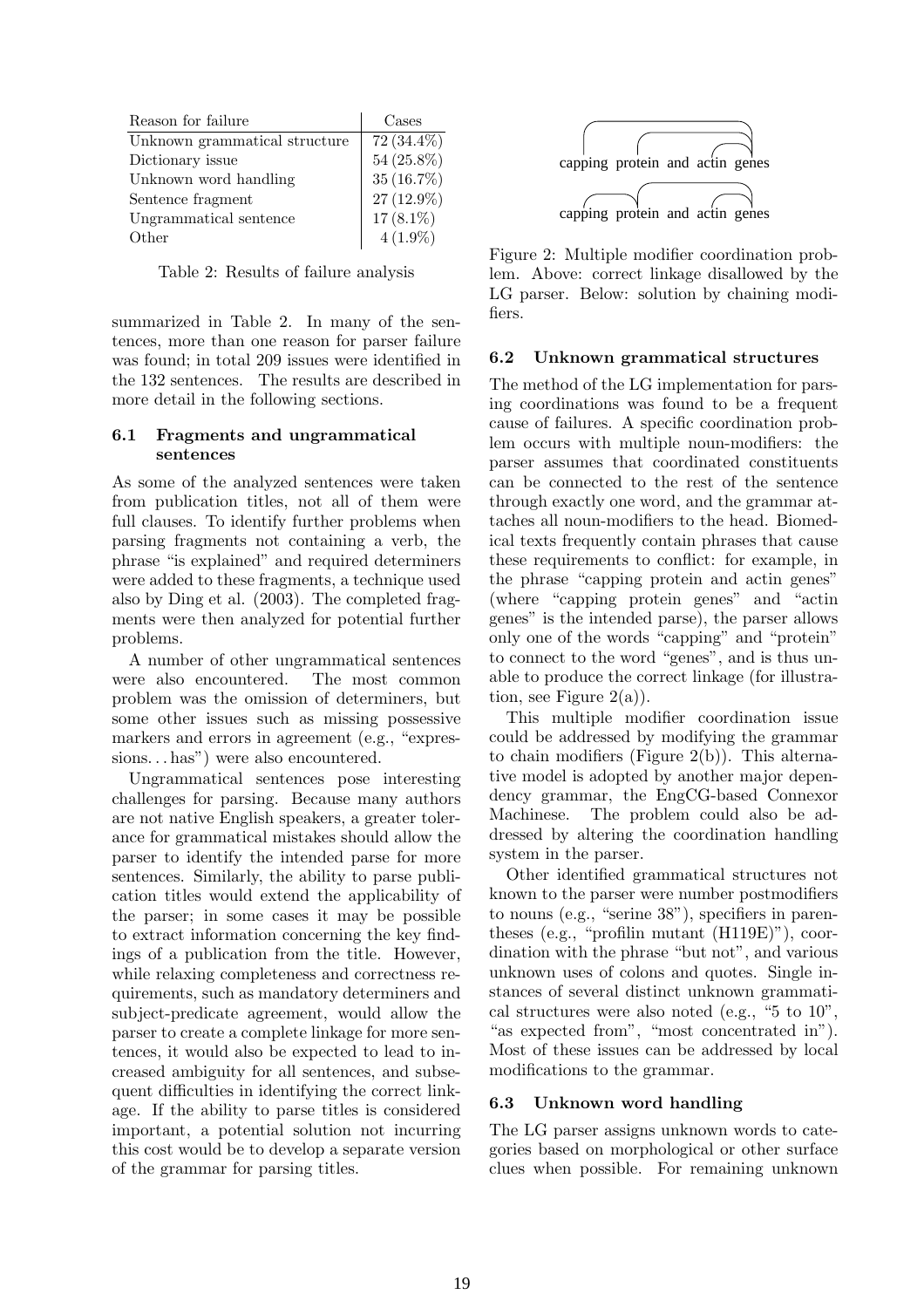words, parses are attempted by assigning the words to the generic noun, verb and adjective types in all possible combinations.

Some problems with the unknown word processing method were encountered during analysis; for example, the assumption that unknown capitalized words are proper nouns often caused failures, especially in sentences beginning with an unknown word. Similarly, the assumption that words containing a hyphen behave as adjectives was violated by a number of unknown verbs (e.g., "cross-links").

Another problem that was noted occurred with lowercase unknown words that should be treated as proper nouns: because LG does not allow unknown lowercase words to act as proper nouns, the parser assigns incorrect structure to a number of phrases containing words such as "actin". Improving unknown word handling requires some modifications to the LG parser.

### 6.4 Dictionary issues

Cases where the LG dictionary contains a word, but not in the sense in which it appears in a sentence, almost always lead to errors. For example, the LG dictionary does not contain the word "assembly" in the sense "construction", causing the parser to erroneously require a determiner for "protein assembly"<sup>4</sup> . A related frequent problem occurred with proper names headed by a common noun, where the parser expects a determiner for such names (e.g., "myosin heavy chain"), and fails when one is not present. These issues are mostly straightforward to address in the grammar, but difficult to identify automatically.

#### 6.5 Biomedical entity names

Many of the causes for parser failure discussed above are related to the presence of biomedical entity names. While the causes for failures relating to names can be addressed in the grammar, the existence of biomedical named entity (NE) recognition systems (for a recent survey, see, e.g., Bunescu et al. (2004)) suggests an alternative solution: NEs could be identified in preprocessing, and treated as single (proper noun) tokens during the parse. During failure analysis, 59 cases (28% of all cases) were noted where this procedure would have eliminated the error, assuming that no errors are made in NE recognition. However, the performance of current NE recognition systems is not perfect, and it is not clear what the effect of adopting such a method would be on parser performance.

### 7 Dictionary extension

Szolovits (2003) describes an automatic method for mapping lexical information from one lexicon to another, and applies this method to augment the LG dictionary with terms from the extensive UMLS Specialist lexicon. The extension introduces more than 125,000 new words into the LG dictionary, more than tripling its size. We evaluated the effect of this dictionary extension on LG parser performance using the criteria described above. The fraction of distinct tokens in the corpus found in the parser dictionary increased from 52% to 72% with the dictionary extension, representing a significant reduction in uncertainty. This decrease was coupled with a 32% reduction in total parsing time.

Because the LG parser is unable to produce any linkage for sentences where it cannot identify a verb (even incorrectly), extending the dictionary significantly reduced the ability of LG to extract dependencies in titles, where the fraction of recovered dependencies fell from the already low value of 67% to 55%.

For the sentences excluding titles, the benefits of the dictionary extension were most significant for sentences that were in the panic category when using the unextended LG dictionary; 12 of these 28 sentences could be parsed without panic with the dictionary extension. In the first linkage of these sentences, the fraction of recovered dependencies increased by 8%, and the fraction of recovered interaction subgraphs increased from zero to 15% with the dictionary extension.

The overall effect of the dictionary extension was positive but modest, with no more than 2.5% improvement for either the first or best linkages for any criterion, despite the threefold increase in dictionary size. This result agrees with the failure analysis: most problems cannot be removed by extending the dictionary and must instead be addressed by modifications of the grammar or parser.

# 8 Conclusion

We have presented an analysis of Link Grammar performance using a custom dependency corpus targeted at protein-protein interactions. We introduced the concept of the interaction

<sup>4</sup> 30 distinct problematic word definitions were identified, including "breakdown", "composed", "factor", "half", "independent", "localized", "parallel", "promoter", "segment", "upstream" and "via".